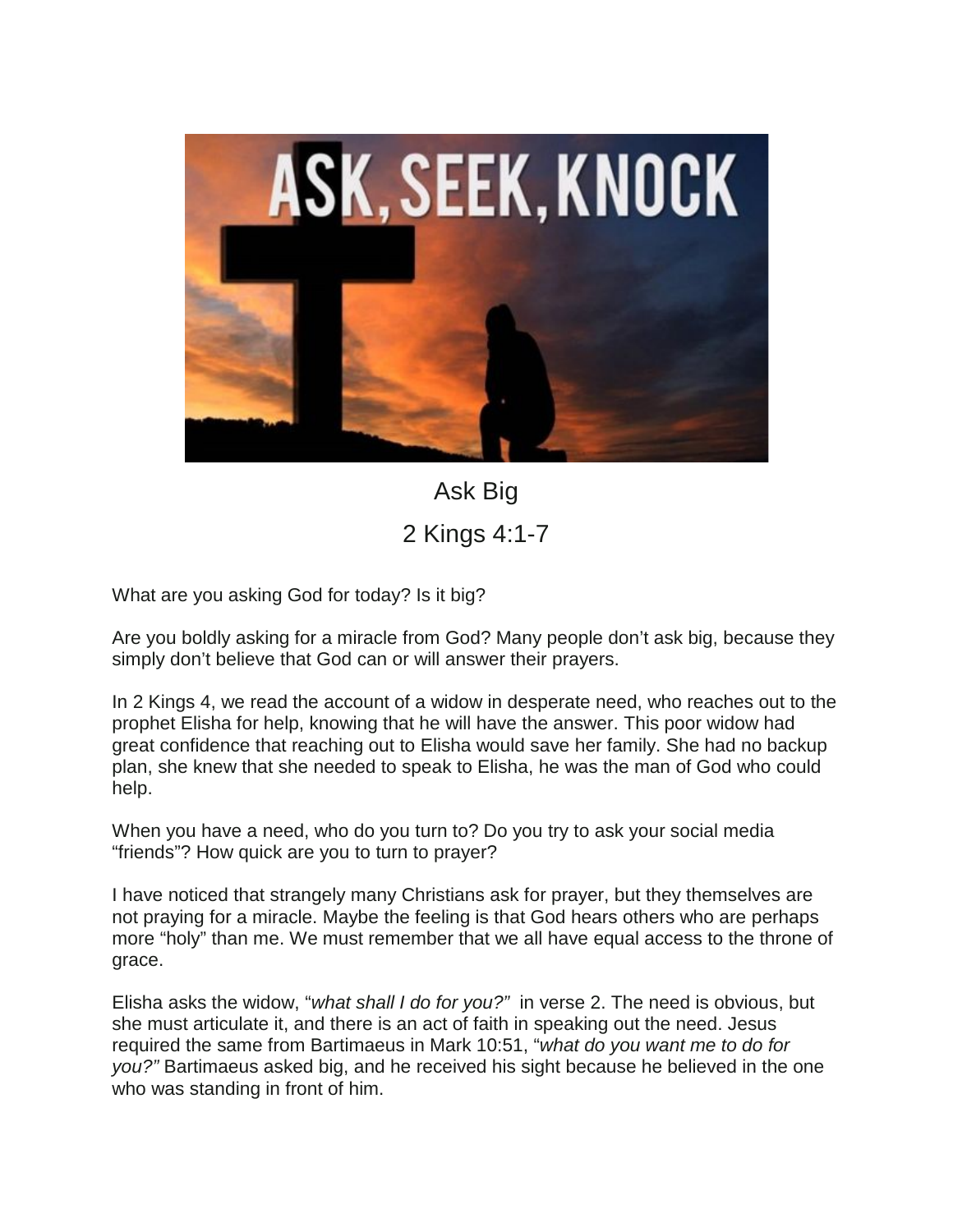Sometimes we are praying for crumbs when Jesus is inviting us to ask for a feast. Do you believe in the one who can supply all your needs?

Our needs are more than physical, our greatest need is spiritual. How desperate are you for God to intervene in power in your life?

Jesus said in Matthew 5:6, *"Blessed are those who hunger and thirst for righteousness, for they shall be satisfied."*

We don't thirst for righteousness because we are lulled into comfort by the entertainment of the world, and we don't realize our deepest need. Remember in all this, God is for you, and He is generous.

Elisha continues and asks the widow, "*What have you in the house?"* She had nothing left, only a small amount of oil, and she was ready to give that to the Lord.

What do you have that you can bring to Jesus? Sometimes all we have is a little faith. God can use that.

Elisha then gives her an unusual instruction, but it was the step of faith that she needed to take, *"Then he said, "Go outside, borrow vessels from all your neighbors, empty vessels and not too few."* 

This was another test of her faith because the size of the miracle was dependent on the size of her faith; how many vessels she borrowed. There are times when we have to take a step in faith even before we see the miracle we are praying for.

I am certain if the family had known what would happen, they would have rented the local warehouse and brought in vessels from every city in the nation, but how could they have known. They acted in faith.

In verse 6 we read how the miraculous flow of the oil ended when the vessels were all full. The miracle ended, not because God could not provide anymore, but because the capacity to receive had been exceeded.

The limiting factor is never God's ability to give, it is our capacity to receive. What it boils down to, is how much of our lives are we willing to give over to the control of the Holy Spirit (see Luke 11:13).

Another lesson we can learn from this is that the oil was multiplied in the pouring out from the little she had. The way to increase what we have is to use it, sometimes to give it away. It is not hoarding the talents, but trading with them, that doubles them (see Luke 19).

It takes faith to use what God has given you, especially when the world says, "hold on to what you have, you never know when a rainy day will come".